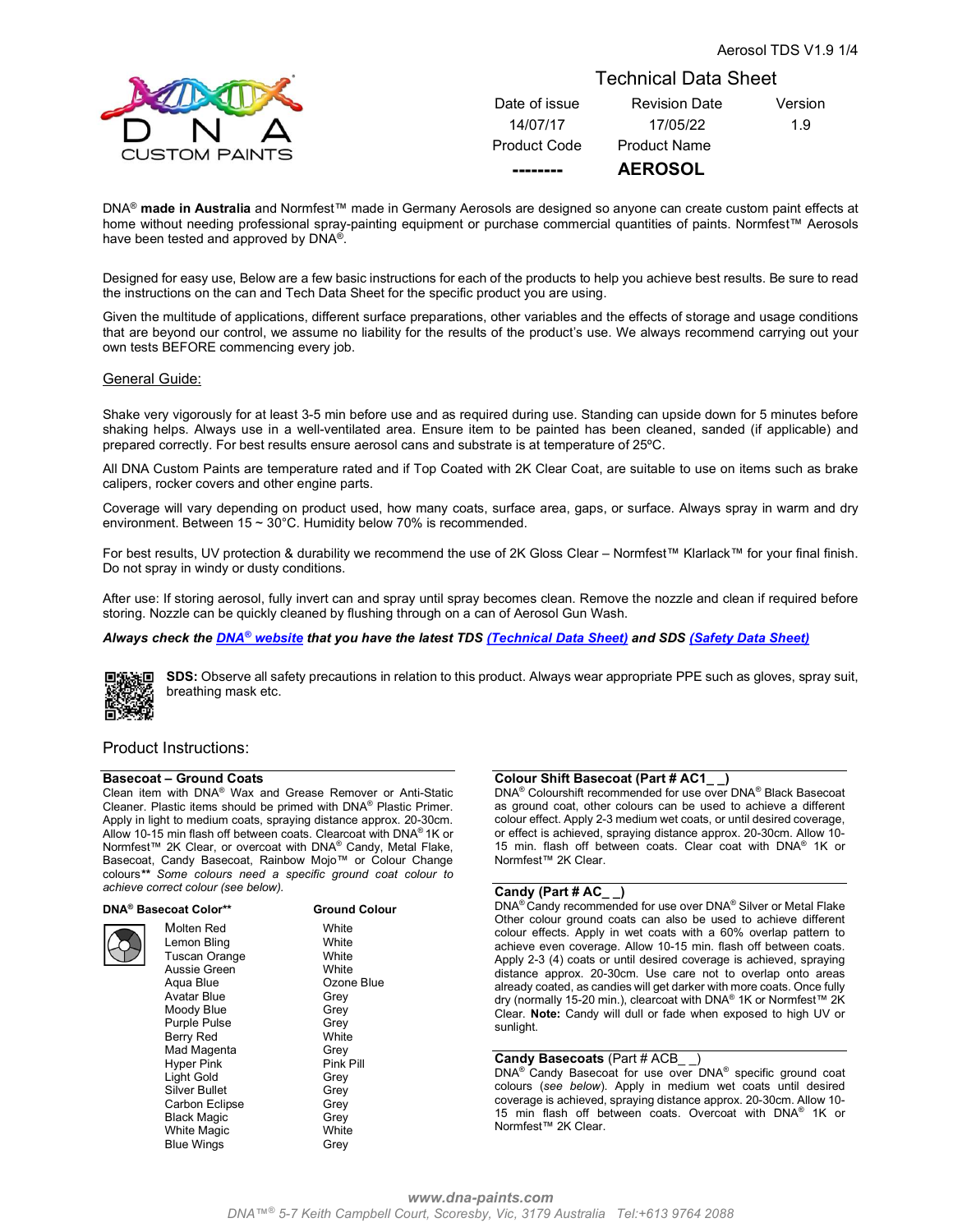# Basecoat Color\*\* Ground Colour



| El Nino Orange           | Grey  |  |
|--------------------------|-------|--|
| <b>Yellow Vortex</b>     | White |  |
| Tsunami Green            | White |  |
| <b>Tropical Green</b>    | White |  |
| <b>Turquoise Tornado</b> | White |  |
| <b>Cyclone Blue</b>      | White |  |
| <b>Typhoon Blue</b>      | White |  |
| <b>Blue Monsoon</b>      | White |  |
| Purple Storm             | White |  |
| <b>Violet Thunder</b>    | White |  |
| Stormcell Grey           | Black |  |
| Mudslide                 | White |  |
| Spilt Blood              | Black |  |
| Cherry Black             | Black |  |
| <b>Blood Red</b>         | Black |  |
| Midnight Blue            | Black |  |
| Candy Wine               | Black |  |
| <b>Gold Eclipse</b>      | Black |  |
| <b>Cobalt Blue</b>       | Black |  |

### Rainbow Mojo™ Holo FX (Part #ASX\_

DNA® Rainbow Mojo for use over any colour of your choice. Apply 2- 3 medium wet coats, or until desired coverage is achieved. Distance approx. 20-30cm. Allow 10-15 min. flash off between coats. Clear coat with DNA® 1K or Normfest™ 2K Clear.

# Fluro Basecoats (Part #AF\_ \_)

DNA® Fluro for use over a white ground coat. Apply 2-3 medium wet coats, or until desired coverage is achieved, spraying distance approx. 20-30cm. Allow 10-15 min. flash off between coats. Clear coat with DNA® 1K or Normfest™ 2K Clear. Note: Fluro basecoats will dull or fade when exposed to high UV or sunlight.

#### Metal Flake (Part # AM10\_)

DNA® Flake for use over ground coat/basecoat of your choice. Apply in medium wet coats until desired coverage is achieved, spraying distance approx. 20-30cm. Allow 10-15 min. flash off between coats. Overcoat with DNA® Candy aerosols or DNA® 1K or Normfest™ 2K Clear.

#### Heat Resistant Black and Silver 650°C (part # 2893-886, 2893-887)

Normfest™ Corona Matt Black or Silver is a high quality fast-drying heat resistant paint to +650°C, has good adhesion properties on paneling, metal, plastic, and wood. The high solids content ensures excellent covering power, scratch resistance and weathering. Clean the surface of any rust, dirt etc. and dry. Apply several coats, spraying distance approx. 30cm.Tack free 10 min. Dust free 30 min. CAUTION! 100% hardening can only be achieved by heating slowly from +250°C. No clear coat necessary.

### Alloy – Heat Resistant Primer (Part # 2893-881)

Normfest™ Alluminium Primer offers heat-resistant corrosion protection up to +600°C, primer for adhesion on all metallic substrates. Once dry is abrasion resistant, can be painted and welded. Apply a thin coating in several layers, spraying distance approx. 30cm. The surface is tack free after 10 mins. WARNING! 100% hardening can only be achieved by heating to over 200°C for 20 min. May be painted wet on wet with all standard paints after only 10-15 minutes at 20°C and sanded after 30 minutes.

#### Matt Black Kroma Lackspray (part # 2893-884

Normfest™ Matt Black is a high quality fast drying nitro-combination paint with good adhesion qualities. High solids

excellent covering power, scratch resistant and extremely weatherresistant surface. After preparation, sand and prime the painted surface. Apply several thin coats, spraying distance approx. 30cm. Drying time at 20°C: dust dry after 10 min, tack free after 20 min, firm to touch after 60 min, completely dry after 24 hours.

CAUTION! Incompatible with synthetic resin paint. Do not clear coat.

# Lackspray - various colours (many part #'s)

Normfest™ spray paint is a high quality fast drying nitro-combination paint with good adhesion qualities on paneling, metal, plastic, and wood. High solids excellent covering power, scratch resistant and extremely weather-resistant surface. Protects sheet metal against rusting. After preparation, sand and prime the painted surface, the

substrate to be cleaned with Normfest™ Silicone Remover (part #2800-720). Apply several layers at a spraying distance approx. 30cm. Drying time at 20°C: dust dry after 10 min, tack free after 20 min, firm to touch after 60 min, completely dry after 24 hours. CAUTION! Incompatible with synthetic resin paint. Do not clear coat.

### Wheel Rim Silver-Star (Part # 2893-883

Normfest™ Silver-Star is used to repair damage to painted rims. Especially good covering power, fast drying, abrasion resistant, car wash resistant, and extremely resistant to road salt, grit etc. Apply several thin coats, spraying distance approx. 30cm. Drying time at 20°C: dust dry after 15-20 min, firm to touch after 1-2 hours, completely dry after 6-8 days. Seal with clear coat as required.

# Blender Coat (Part # 2800-780)

Normfest™ Fade-in paint colourless blender coat used for blending two-layer base coats, 2K top-coats, or 2K clear-coats. Spray onto the mist edge zone of the 2-layer base, 2K top-coat or 2K clear-coat in multiple light applications at about 25cm until a homogenous transition is achieved.

### Rednox Rust-Stop Primer (Part # 2893-888)

Normfest™ Rednox is a red- brown in colour and prevents further rusting on bare metal surfaces. High covering power, weldable and suitable for painting over. Grind away all rust. Dust-dry in 10 mins., touch dry in 30 min. ready for masking in 1.5 hours. Ready for painting in approx. 0-15 min. with alkyd resin, acrylic resin, and cellulose lacquers.

CAUTION! Cannot be used as a primer (precoat) for fillers.

#### Rostinator Rust Converter (Part # 2893-903)

Normfest™ Rostinator is a further development in Rust-stop primers. Remove all loose dirt, rust, and paint with a wire brush, clean, dry and remove grease from surfaces. Apply a thin coating in several layers, spraying distance approx. 20-30cm. The treatment/drying time is 14 hours. Rostinator is based on a synthetic resin which is not very resistant to solvents and often not compatible with nitro combination paints. Therefore, we recommend removing the Rostinator from the surface after complete rust conversion and then priming the converted surface with Normfest™ 2K Epoxy Primer.

### Glass Primer (Part # AGLA)

DNA® Glass Primer. Suitable for Ceramic Tiles, Glass, and similar surfaces. Clean with DNA® Glass Prep Cleaner. Apply 1 thin coat 30- 40% overlap, spray distance approx. 20cm, allow 1 min. flash off between coats. Ready to paint~10 min.

#### Plastic Primer (Part # APLP)

DNA® Plastic Primer. Ensure item is finely sanded with grey scotchbrite pad or similar. Clean item with DNA® Anti-Static Cleaner. Apply 2 extremely light coats, spraying distance approx. 20cm, allow 5 min. flash off between coats.

## 1K Multi-Purpose Primer (Part # 2893-900 / 20)

Normfest™ (Multi Connect) in light or dark grey for pre-treatment of problematic surfaces such as aluminium, bare galvanized steel, thermosetting plastics, plastic, polyester, wood, factory priming and old paintwork. Particularly suited for protecting the edges of filled areas. Apply a thin coating in several layers, spraying distance approx. 20cm. May be painted wet on wet with all standard paints after only 10-15 minutes at 20°C and sanded after 30 minutes.

# 1K Epoxy Etch Primer Grey /Black (Part # APE0\_)

DNA® Epoxy Etch Primer is suitable for most metals. Clean surface with wax and grease remover. Apply 2-3 (4) coats or as required, spraying distance approx. 20cm. Allow 5-10 min. flash off between coats. Allow to dry 1 hour before fine wet sanding P800-P1200. Reclean area and overcoat.

### 1K Epoxy Primer Rust Stop / Grey / Black / White (Part # 2893-907-\_)

Normfest™ Epoxy Primer for universal application & corrosion protection on metals. Suitable for re-coating with standard solvent and water-based paints. Dust free in 6 min,

touch dry in 15 min. Drying times are for 30um at 20°C. Prepare & then clean surface with wax and grease remover.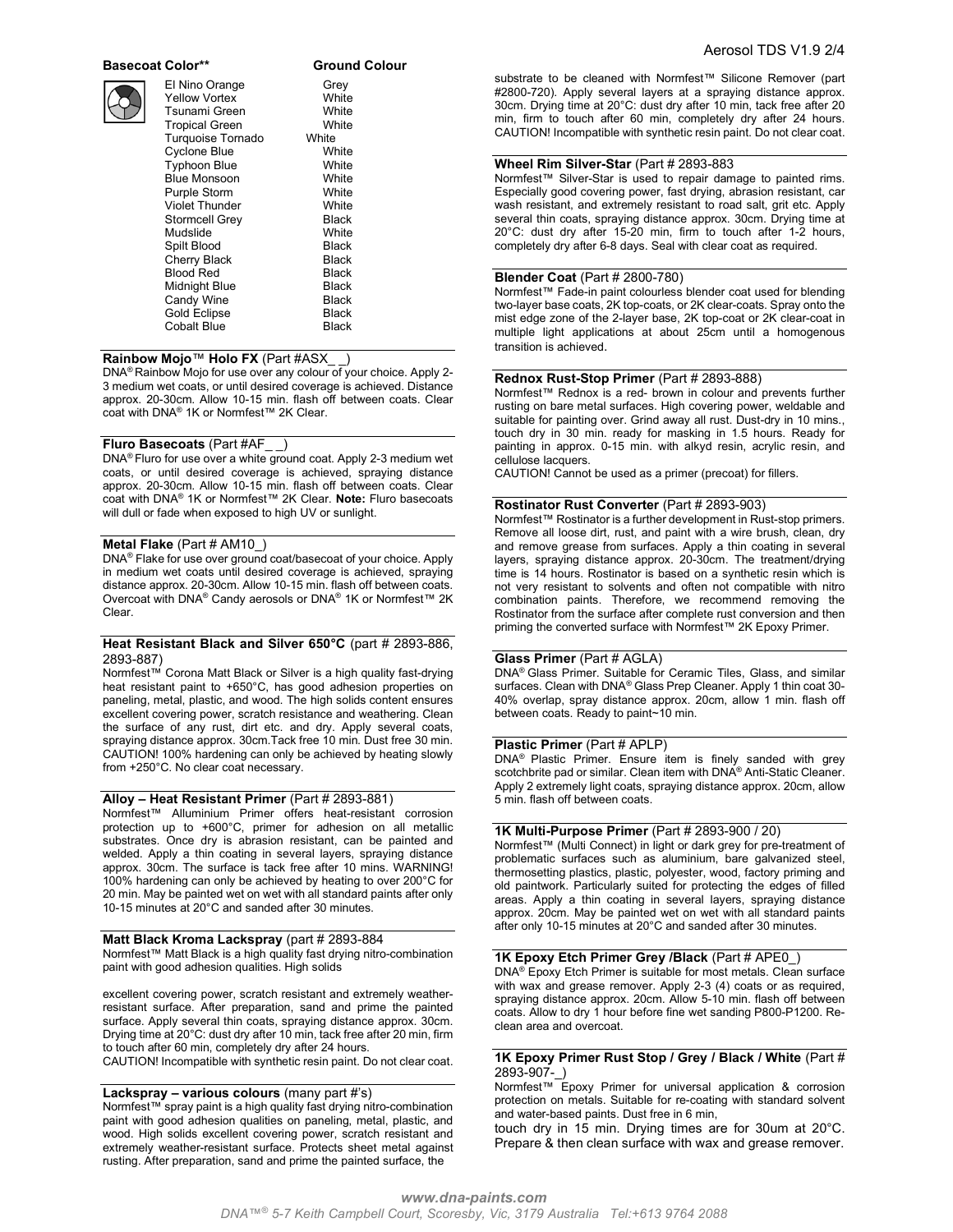Apply 3-4 coats or as required. Allow to dry 20 min before fine wet sanding P800-P1200. Re-clean area and overcoat.

# 1K High Build Filler (Part # 2893-902-1)

Normfest™ High-Build Filler, suitable for aluminum, bare & galvanized steel sheet and factory primers.as well as hard plastics such as PVC, PPO/PA, ABS, PCT/PBT. spraying distance approx. 20-30cm. Dust dry 3 mins, touch dry 8 min, may be sanded 20 mins.

# 1K Gloss Clear and 1K Satin Gloss Clear (Part #'s 2893-803, ACG01)

Normfest™ High Gloss Clear and DNA® 1K Satin Gloss are recommended for DIY and other finishes where you are simply wanting to seal your job and give your finished project some gloss. Apply in medium wet coats. Apply 2-3 coats, allowing 15 min flash off between coats. Spraying distance approx. 20-30cm. Allow to dry minimum 24 hrs. before handling. In colder environments, extended drying times will be required.

Note: Normfest™ High Gloss and DNA® Satin gloss clear has a poor chemical resistance. Not recommended for use where exposed to weather or sunlight for prolonged periods of time.

2K Products: Before use, Shake very vigorously for a minimum of 2-3 minutes, push the 'release' button at the base of the can to release the hardener and shake vigorously for a further 2-3 min. Allow 10-15 min flash off between coats. Apply 1-2 coats or until desired coverage is achieved. Spraying distance approx. 20-30cm. Will be touch dry after 15 min and cured in 48hours. Once activated life is up to 48 hours. Compatible with all DNA® Custom Paints and Trident™ Water based Airbrush Paints.

Note: 2K Clear is a one-time use product, once activated contents should be used within 48 hours or discarded.

### 2K Epoxy Primer Filler - Beige (Part # 2800-760)

Normfest™ 2K Epoxy Primer Filler is a high fill with excellent adhesion and corrosion protection. Suitable for all bare and galvanised steel sheets, zinc, aluminum and anodized aluminium surfaces, filler, old paintwork and GFRP materials. Spraying distance approx. 25cm. Dust dry in 15 min, touch dry in 5 hours and ready to sand in 12 hours at 20°C or 30 min.at 60°C. Contains No Isocyanates

### 2K Rapid Filler Primer (Part # 2893-905)

Normfest™ 2K Rapid Filler Primer can be used on all sanded down old paintwork, metal substrates and fillers. spraying distance approx. 15-20cm. 1 hr. curing at 20°C, touch dry 5 min, firm after 11 min, may be sanded after 30 min. Only apply to sanded clean surfaces. Contains No Isocyanates

2K Gloss Clear – Normfest™ Klarlack (Part # 2800-770) Tested and approved by DNA®, Normfest<sup>†M</sup> Klarlack is a true 2K Full Gloss Clear with activated hardener for professional results. Spraying distance approx. 20-30cm. Stronger chemical resistance and high UV protection. WARNING: Contains Isocyanates.

# Galva 97 Zinc Primer (Part # 2893-880)

Normfest™ Zinc Primer with 90% Zinc content (dry layer) provides high corrosion resistance. For metallic surfaces, reworking weld seams and galvanised parts at temps up to +490°C. Apply 2-3 thin coats, spraying distance approx. 30cm. May be welded after drying. Drying time 10 min and completely dry after 24 hrs.

Galva 97 Silver Zinc/Alloy Primer (Part # 2893-890) ormfest™ Silver is a zinc/aluminium primer for metallic surfaces and for reworking weld seams, imperfections on galvanised parts etc. The 90% zinc/aluminium content, dry version, ensures good protection against corrosion due to weather conditions, salt, and alkaline solutions. High temperature resistance to 500°C. Apply 2-3 thin coats, spraying distance approx. 30cm. Tack free after 15 min., may be painted over after 15-30 min, and completely dry after 24

### ELOX Weldable Primer (part # 2893-906

hours at 20°C.

Normfest™ single layer acrylic weldable primer for corrosion protection and improving the ignition contact in spot and gasshielded welding. Stainless steel in colour and can be painted over with conventional one 1K and 2K protective paints. Temperature should be at least 15°C and spray at about 30cm. CAUTION! Wait for solvent to evaporate before welding.

### Antilox Protect - Welding Protection Spray – silicone free (Part # 2893-908)

Normfest™ Weld separating spray that reliably prevents welding beads from adhering and fusing to the workplace and nozzle tip without impairing the weld seam eliminating the need to remove welding beads with a scraper and to carry out elaborate degreasing. Suitable for both electronic, gas and shielded arc welding. CAUTION! The application temperature should be at least +15°C. Flash off time depends on ambient temperature and thickness of coating.

# Bottom Guard Recoat (part # 2892-881

Normfest™ bottom guard recoat is a rubber-based stone chip protection with antirust and sound absorption properties. Protects the vehicle underbody, wheel arches, sills, and other surface. Surface must be clean, dry dirt, grease, and wax free. Spray at about 30cm, can be painted over in 60-90 min. Do not spray on engine, transmission, rotating, parts, springs, brakes, and exhaust systems. Clean up with solvents.

### Wax & Grease Remover / Anti-Static Cleaner / Acetone (Part #'s ACA04, ACA02, ACA08)

Spray on surface as required. Dry item thoroughly, with a clean dry lint free rag or cleaning wipe. For larger areas, several rags may be needed.

# Silicone Remover (part 3 2800-720)

Normfest™ silicone remover is a surface cleaner for the removal of silicone prior to painting or general cleaning. Spray on surface and wipe clean with lint free rag or cleaning wipe.

#### Plastic Prep Cleaner (Part # ACA03)

DNA® Plastic Cleaner is specifically designed for cleaning contaminants from plastics remove surface grime & dirt as well as remaining mould release agents and chemicals. Suitable for most plastics such as ABS, polycarbonate, SMC, RIM, RRIM, polypropylene and TPO and will not degrade the properties of the plastic. Clean surface with a suitable detergent, rinse and dry. Apply in small areas and wipe off, do not allow to evaporate from the surface, change cloth often, once dry, apply DNA® Plastic Primer.

# Glass Prep Cleaner (Part # ACA06)

DNA® Glass Prep Cleaner is suitable for glass and ceramic tiles. Clean surface with a suitable detergent, rinse and dry. Apply in small areas and wipe off, do not allow to evaporate from the surface, change cloth often, once dry, apply your choice DNA® Basecoat or effects finish.